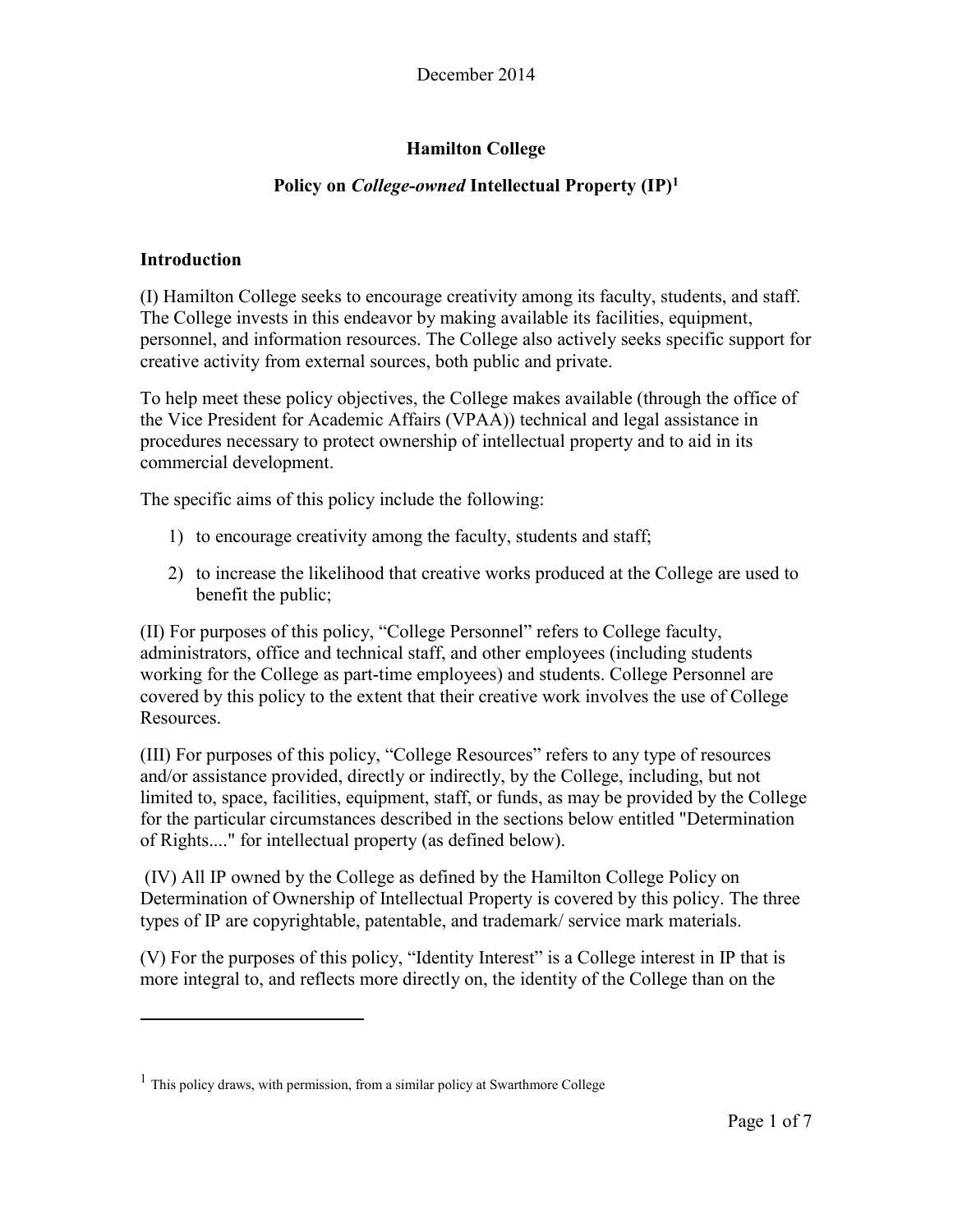identity of the individuals who create it. In particular, the College has an identity interest in College publications disseminated beyond the College, such as the catalog, institutional web pages, the alumni bulletin, admissions brochures, and campaign materials.

(VI) For the purposes of this policy, "Functional Interest" is a College interest in IP that is used or intended to be used to ensure the effective functioning, coordination and management of ongoing operations. For example, it has a functional interest in administrative and personnel procedures, including software used for College operations, and internal handbooks and reports.

(VII) Determination of Rights to Intellectual Property: As defined by the Hamilton College Policy on Determination of Ownership of Intellectual Property, the College owns IP when:

- The College has an identity or functional interest in the IP.
- The College directed, or assigned the creators to a project that resulted in the development of the IP.
- The College and the creators of the work have entered into a written agreement regarding the work. Ownership will then be determined by the terms of the agreement.
- Development of the IP was funded as part of an externally sponsored research program under an agreement that allocates rights to the College.

## **Deliberative Determination**

(VIII) In some cases, for instance, those involving substantially more than normal support by the College to individuals, or questions related to identity or functional interest, a process called "deliberative determination" of IP ownership and associated matters is required. The deliberative determination will be provided by the VPAA or his/her designate. In such cases, potential IP development is best reported to the VPAA before it is well underway, so that an agreement on ownership, responsibilities, rights and benefits can be reached. Creators should report, as soon as the situation is reasonably clear, on the production or planned production of any IP that meets one or more of the following conditions:

- Creating the IP would require more than normal support from the College.
- The creator intends to seek a patent or other commercialization for which the process of commercialization involves substantial cost and effort, **and** the creator wishes the College to consider providing some or all of that support.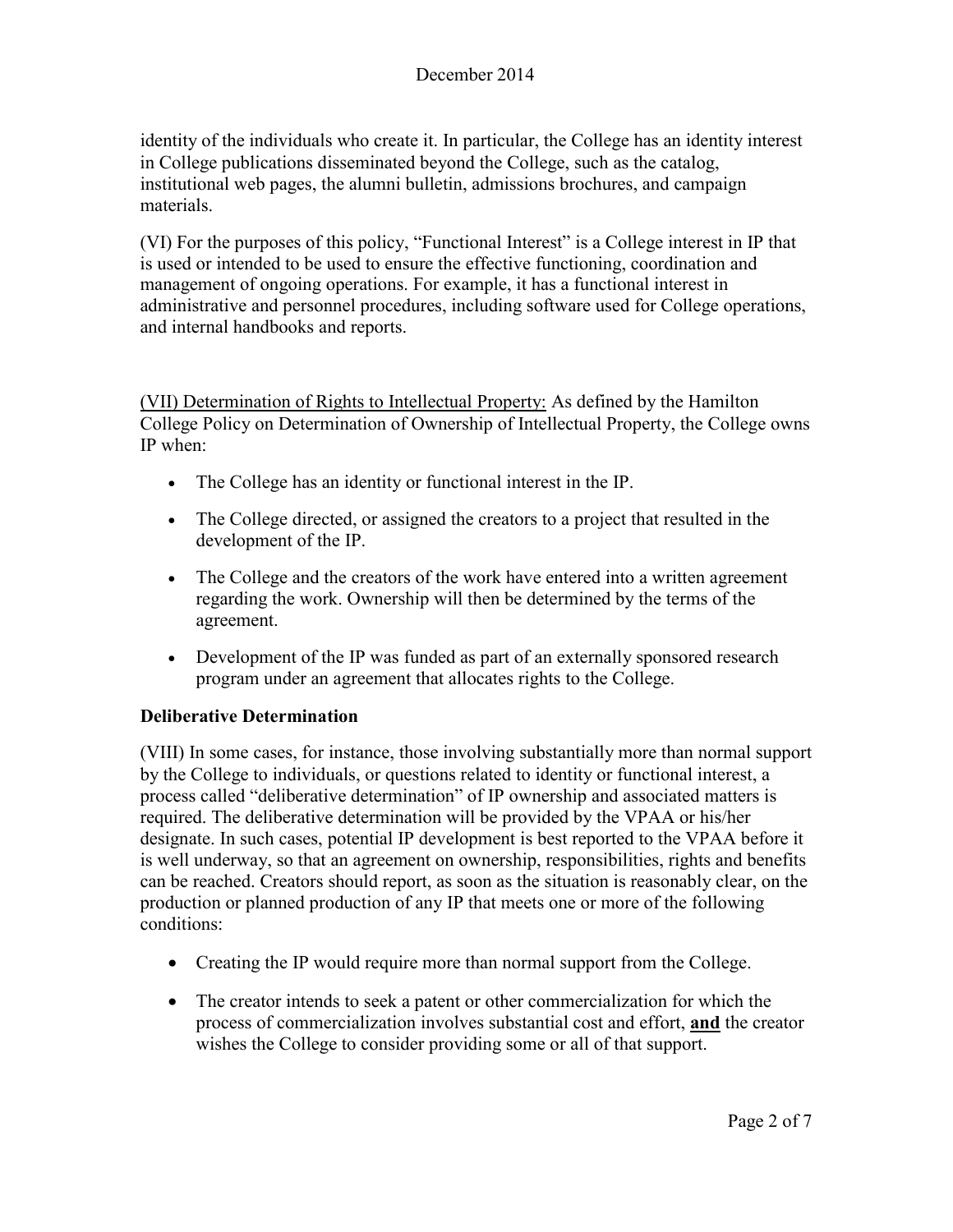• The IP would be created under a government or private sponsor grant that specifies IP rights.

(IX) Should the VPAA and the creator of a work not be able to reach agreement as to IP ownership, a Review Committee shall make the recommendation to the President who will make the final determination. Initially Review Committees shall be chosen ad hoc (no standing committee). One member shall be chosen by the VPAA and one by the creator; these two members shall then choose the third member. Similarly, if a group doing an IP project cannot work out an ownership proposal among themselves or with the VPAA, or a member in the group expresses concerns to the VPAA, a Review Committee shall be constituted. In this case, if the group cannot agree on the choice of a Review Committee member, then the VPAA shall choose two members, who will again choose a third member. In any event, the Review Committees shall have the authority to consult as needed with experts to make their determinations, subject to approval to avoid excessive expenses. Whether the VPAA and the creator reach accord on their own, or whether a Review Committee is needed, in each case, an agreement shall be put in writing and signed by all concerned.

(X) The Office of the VPAA will be responsible for day-to-day management of all College IP issues, and shall be empowered to negotiate the College's rights under this policy and resolve matters described under "deliberative determination." All IP to be disclosed to the College pursuant to this policy shall be disclosed to the Office of the VPAA (the "Office"), which will be responsible for timely review of all disclosures. The Office will complete a review of the patentability and marketability of IP and prepare a recommendation for the VPAA regarding the IP. The Office shall be responsible, working with creators, for obtaining patent, copyright, or other protection of IP owned by the College hereunder, and for marketing and licensing of all such IP rights. The Office shall also set up and manage individual expense and income accounts for IP that is vested in the College under this policy.

(XI) College Personnel who wish to pursue the commercialization of their independently developed and owned IP through the College may offer such intellectual property to the College by disclosing the IP to the Office of the VPAA. The Office will evaluate the commercial potential of the intellectual property and make a recommendation to the VPAA regarding the acceptance of the intellectual property. Acceptance of such IP by the College will be made at the sole discretion of the College and will require creator(s) to accept all provisions of this policy, including the assignment of rights and income distributions.

## **Net Revenue Distribution**

(XII) Costs and Net Revenue: Unless otherwise agreed, Net Revenue shall mean Gross Revenue, consisting of any cash or cash proceeds that the College receives from the exploitation or use of, or grant of rights in respect of, or otherwise in connection with, an Invention or Copyrightable intellectual property (excepting payments to the College for research, or contributions to the College of equipment, which payments shall be the sole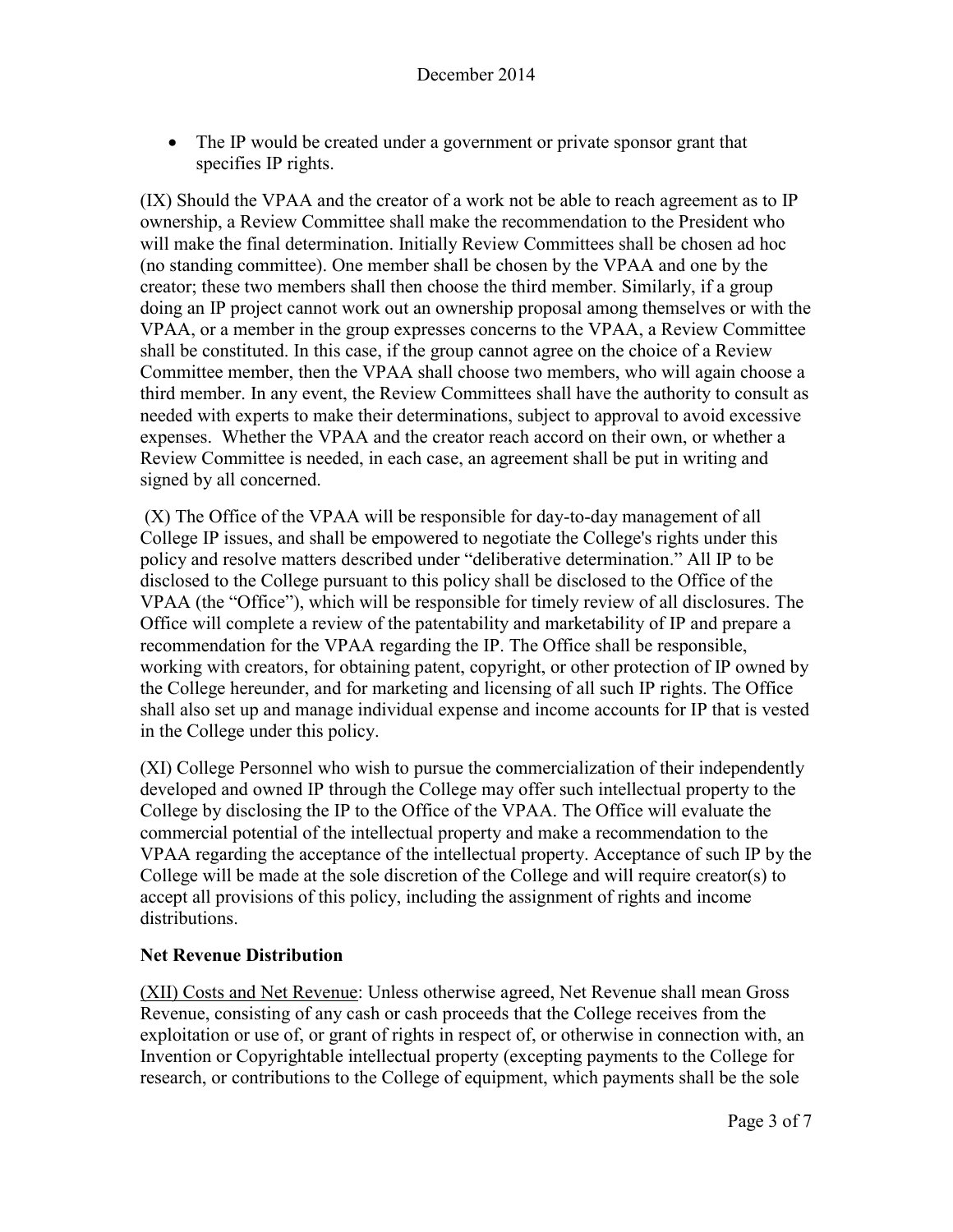property of the College and shall not be considered Gross Revenue for purposes of this policy), less (1) actual commercialization costs incurred by the College, including but not limited to costs for protection of intellectual property, marketing, advertising, legal fees, filing fees, licensing costs, and other costs actually incurred by the College, and (2) a percentage of Gross Revenue (to compensate the College for non-reimbursed costs) to be determined as follows: 10% of Gross Revenue up to the first \$150,000 of such Gross Revenue, and 2% of Gross Revenue over \$150,000.

(XIII) Distribution of Net Revenue: With respect to intellectual property owned by the College hereunder Net Revenue shall be distributed (usually annually), subject to the limitation on such distribution set forth below in the "Inventor/Creator Equity Participation" section, as follows:

 $60\%$  to the Inventor(s)/creator(s) (personal)

40% to the College

In the event of joint inventors or joint authors, the amount allocated to the inventor/creator under the above schedule shall be divided equally among the joint inventors/creators, except as may be otherwise agreed to by the joint inventors/creators and approved by the Office of the VPAA.

In the event the College receives other than monetary consideration in connection with any intellectual property , such as equity in a business formed to commercially develop the intellectual property, such consideration shall be considered Gross Revenue and shall be apportioned according to the above schedule upon liquidation of the equity interest by the College. Any equity received by the College may be held by the College until such time that the College decides to liquidate such equity. The College has the sole right to determine the disposition of intellectual property in which it has an interest, and the sole right to determine when and in what manner to liquidate an equity position in a business formed to commercially develop the intellectual property. .

The College may postpone the distribution of Net Royalty Income when future expenses relating to the applicable technology, such as patent prosecution costs, or an infringement suit, are reasonably anticipated.

## **Inventor/Creator Equity Participation**

(XIV) College policy on conflict of interest allows inventors and creators to receive equity in return for their contributions to companies as founders or consultants, as long as the inventor or creator discloses his/her equity position to the College and is otherwise in compliance with the College Conflict of Interest Policy. In the event the inventor or creator receives equity from such company, and the College has negotiated as licensor with such company a royalty bearing license, or an option for such a license, with respect to intellectual property, the inventor/creator shall not be entitled to any share of Net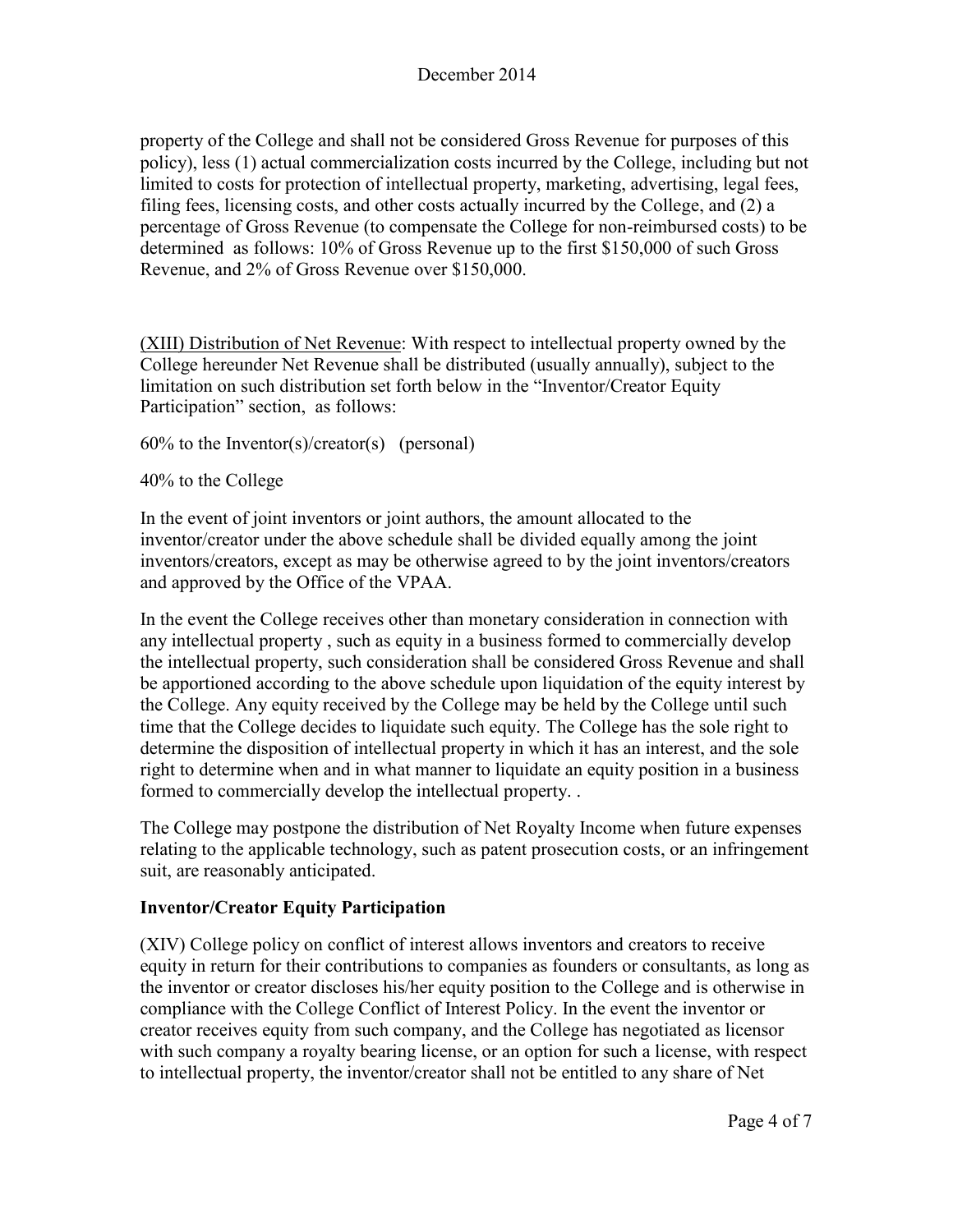Revenue received by the College and the College shall retain the portion that would have otherwise been allocated to the inventor/creator according to the above schedule of Net Revenue distribution.

College Personnel who are planning to direct or participate in a research program sponsored by a company in which they hold equity must disclose their equity position to the College, and agree to periodic review of their participation in the project by the VPAA or her/his designee. The purpose of such review is to assess potential conflicts between company sponsored research and other research programs in the inventor's laboratory and to monitor compliance with College policies.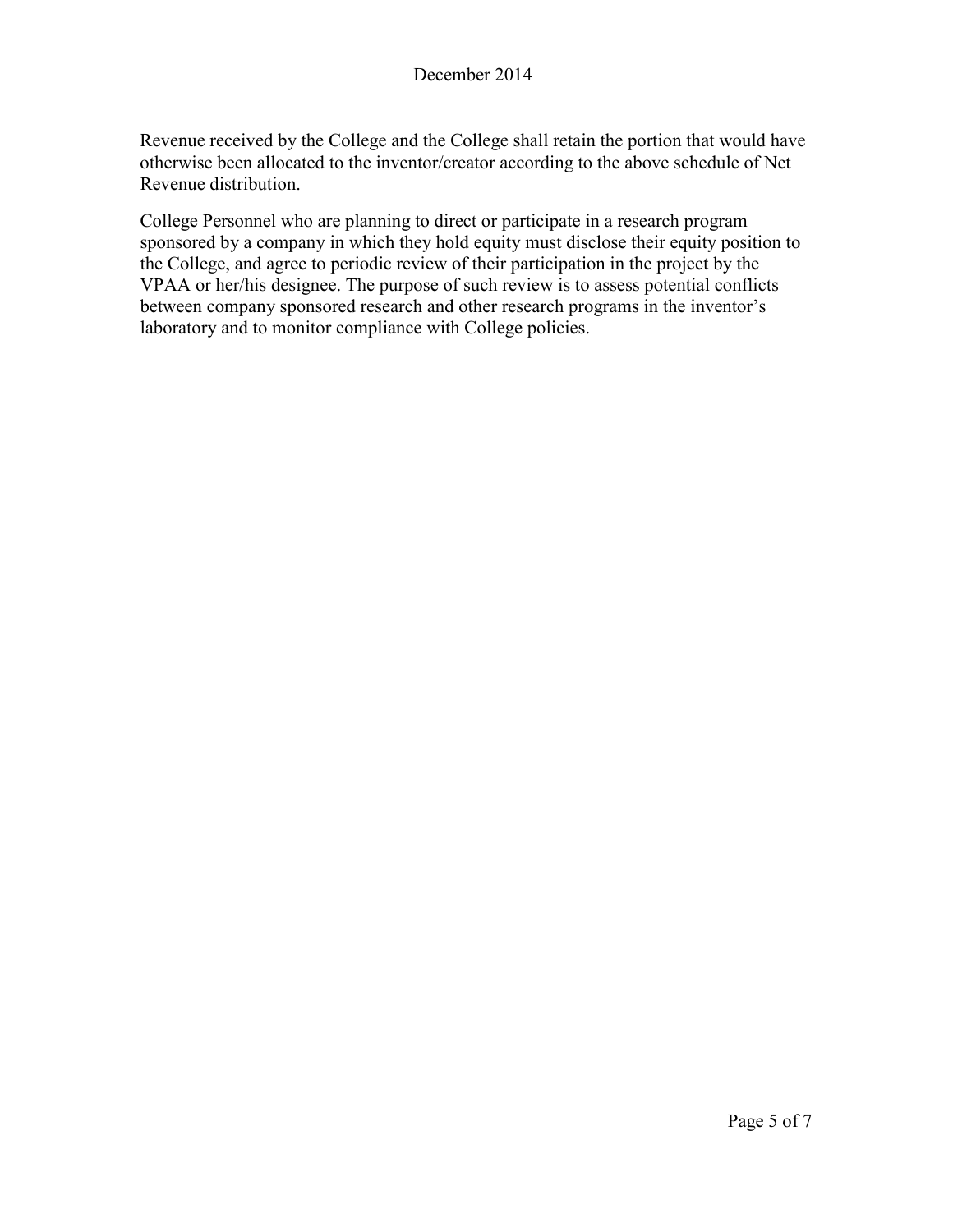## **Conflict Resolution**

(XV) Administration of this policy shall be the responsibility of the VPAA. Questions should be directed to the Office of the VPAA regarding the application, interpretation or implementation of the policy, or regarding disagreement among inventors and/or creators concerning assignment of rights or sharing of royalties. Disagreement with any determination made by that Office may be directed to the VPAA or his/her designee for a final determination.

## **Use of Hamilton Name, Trademark, Service mark, or Insignia**

(XVI) Hamilton College has an identity interest in trademarks and service marks, including the name, seal, and logo of the College. As such, these may not be used without the prior specific written consent of the College for any purpose, including:

- In conjunction with any private or commercial enterprise.
- In tandem with the advertisement of any product.
- By any individual or group promoting itself.

Use of the College's name, seal or logo on letterhead and business cards is standardized and regulated by the Office of Communications and Development.

Any questions regarding the use of the College's trademarks and service marks, including the name, seal, or logo of the College, in circumstances other that the ones listed above should be referred to the Vice-President for Communications and Development.

## **Additional College Personnel Responsibilities**

(XVII) College Personnel shall execute any and all documents as the College may determine in its sole discretion may be necessary or desirable to effectuate the requirements and provisions of this policy.

## **Changes to this Policy**

(XVIII) The College reserves the right to change this policy from time to time. The VPAA will normally develop proposed changes in consultation with appropriate committees of the faculty, college officers, and College Counsel. The President of the College has sole authority to approve changes to this policy.